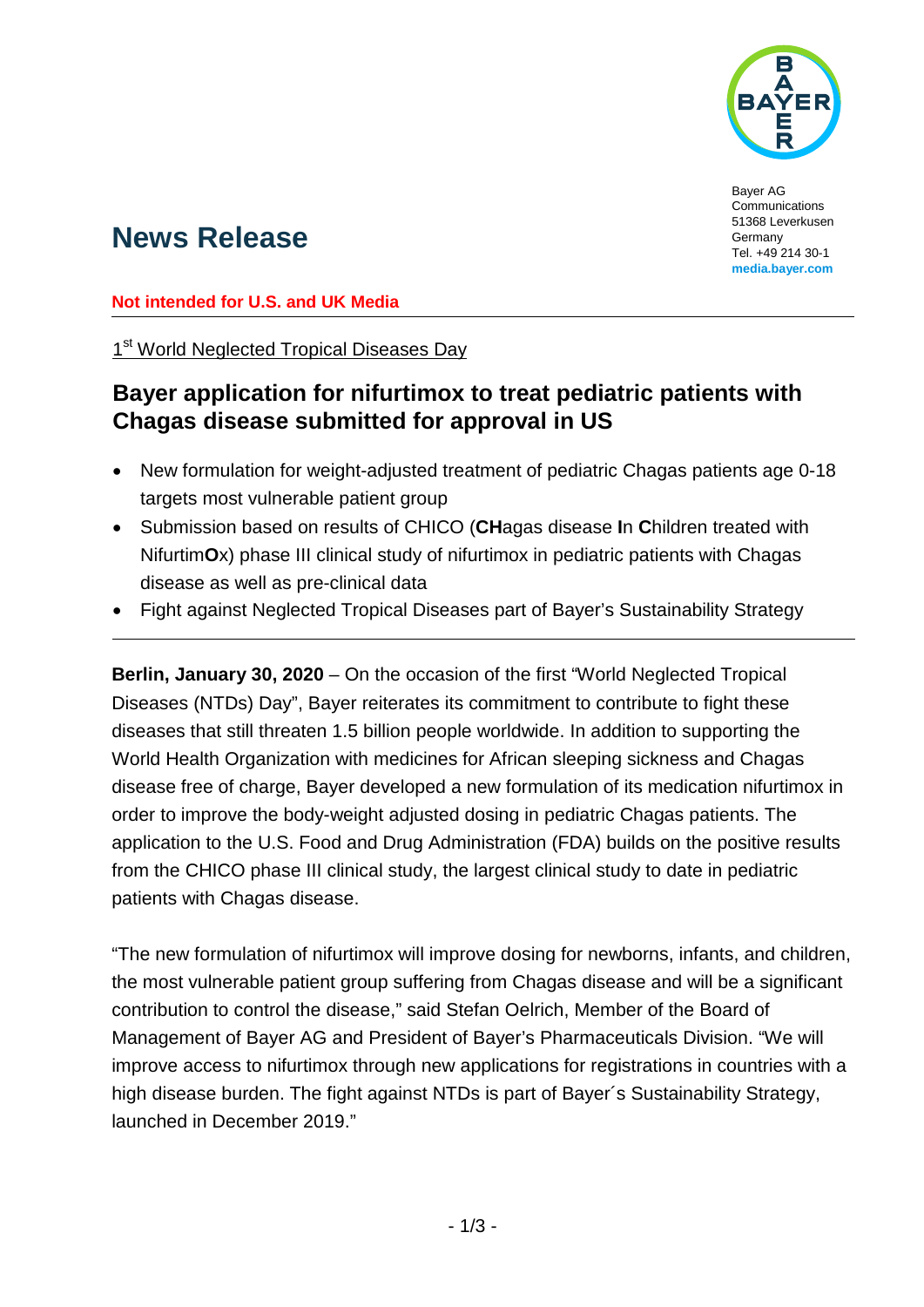The potentially life-threatening Chagas disease is caused by the protozoan parasite *Trypanosoma cruzi*. In endemic countries, transmission of the disease most commonly occurs through the bite of triatomines or kissing bugs and the parasites contained in the excreta of the insect penetrate the bite wound. Children are especially vulnerable due to their relatively thin skin and their exposure to such insects. The disease can also be transmitted through infected blood transfusions, organ transplantation, or by the congenital route from an infected mother to her unborn child.

"In fact, the younger the patient, the better the chances of recovery," said Dr. Jaime Altcheh, Head of the Department of Parasitology and Chagas disease at the Ricardo Gutierrez Children's Hospital in Buenos Aires and coordinating investigator of CHICO. "With the new pediatric formulation, we can more accurately treat newborn and infants. The tablets can be broken to divide the dose. Equally as important, the tablet dissolves quickly in water, which is particularly significant because these very young children are not able to swallow solid tablets – and they have to receive the medication three times a day for 60 days."

CHICO is a prospective, randomized, double-blind, historically controlled phase III trial to evaluate the efficacy, safety, and pharmacokinetics of nifurtimox in 330 pediatric patients with acute or chronic Chagas disease. It was conducted at 25 investigational sites in Argentina, Bolivia, and Colombia between 2016 and 2018. With the CHICO SECURE program all patients who were enrolled in CHICO for additional three years are further followed-up.

### **About Bayer**

Bayer is a global enterprise with core competencies in the life science fields of health care and nutrition. Its products and services are designed to benefit people by supporting efforts to overcome the major challenges presented by a growing and aging global population. At the same time, the Group aims to increase its earning power and create value through innovation and growth. Bayer is committed to the principles of sustainable development, and the Bayer brand stands for trust, reliability and quality throughout the world. In fiscal 2018, the Group employed around 117,000 people and had sales of 39.6 billion euros. Capital expenditures amounted to 2.6 billion euros, R&D expenses to 5.2 billion euros. For more information, go to [www.bayer.com.](http://www.bayer.com/)